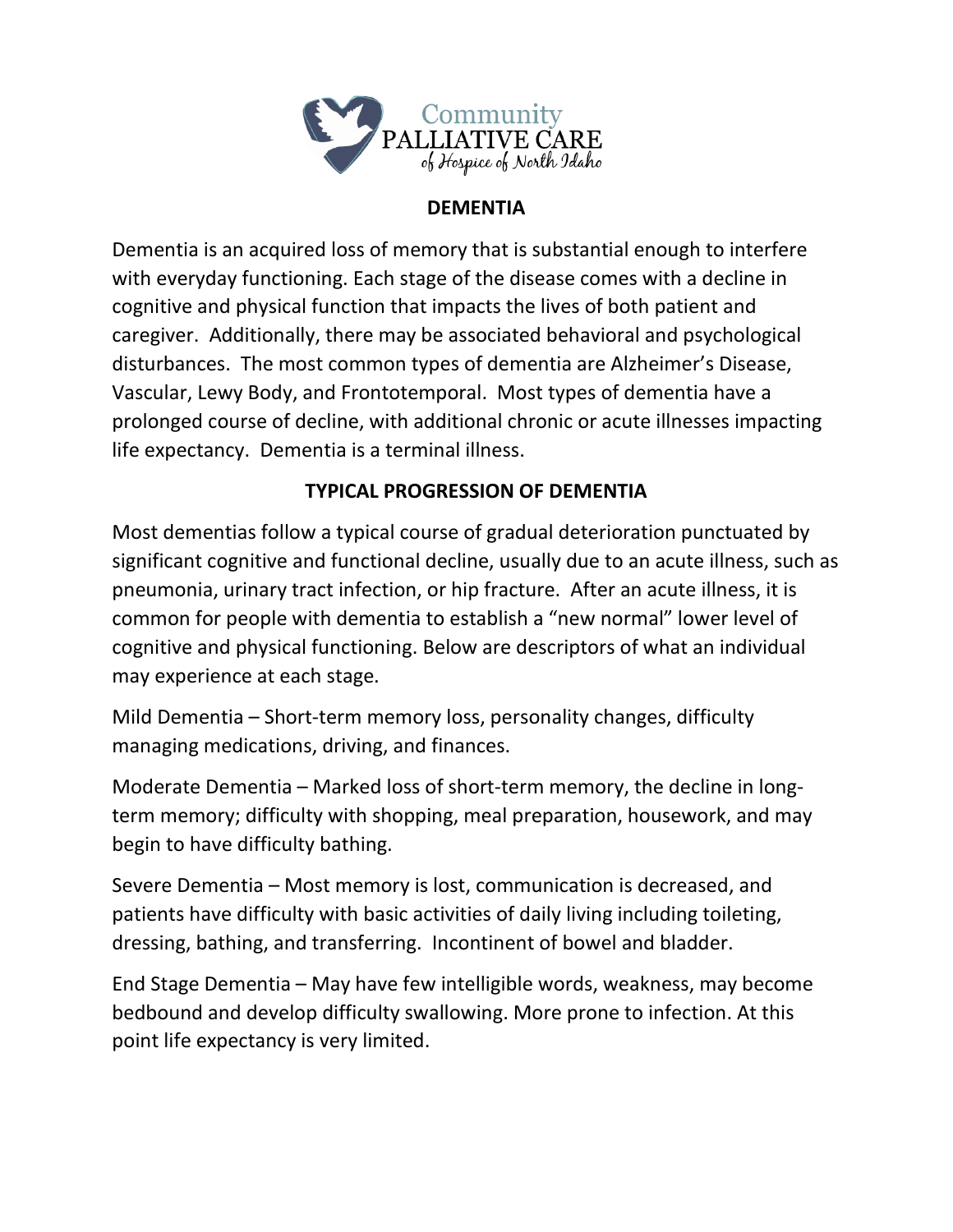Hospitalized dementia patients may experience delirium and may not return to their previous level of function or may demonstrate rapid decline.

# **ADVANCE CARE PLANNING**

\*Quality of Life – How do you define the quality of life? How does this play into decisions about medical care?

\*Resuscitation Status – If heart and breathing stop (you have died), what do you want the response to be? Allowed to die a natural death or aggressive intervention? (Aggressive intervention includes chest compressions, shock, medications, ventilation.)

Would you like education on the likelihood of survival if heart and breathing stop?

\*Mechanical Ventilation- If your breathing is poor, do you wish to be placed on a machine that breathes for you? (Includes a tube in your throat, and sedation.) Do you want education on the likelihood of survival if you were placed on a ventilator?

\*Feeding Tube -If you cannot swallow, do you want a feeding tube? Decreased appetite and intake are a natural process of aging and dementia. Patients with dementia do not understand extra things on their bodies and typically pull tubes. Tubes can contribute to delirium and impact the quality of life. A feeding tube may prolong life but does not change the underlying disease process.

\*Antibiotics - If you develop an infection do you want it treated with an antibiotic, or do you wish to learn about less aggressive alternatives to a curative path? (Stage of dementia may impact this decision.)

\*Hospitalization - Do you wish to be hospitalized for acute illnesses? Do you wish to have aggressive testing and imaging? (Stage of dementia may impact this decision.)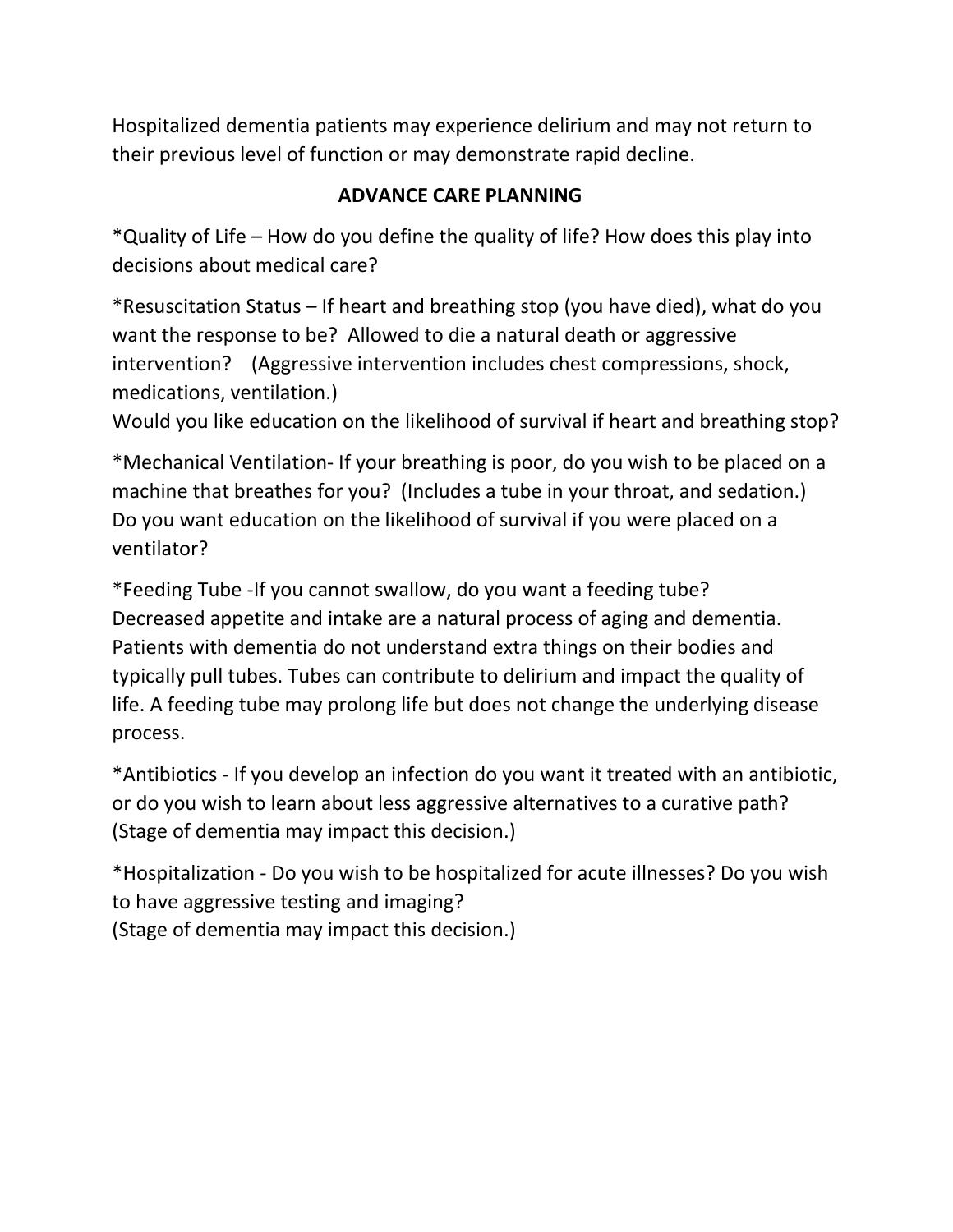## **SYMPTOM MANAGEMENT**

The following are symptoms patients with dementia may experience. Once an individual has difficulty verbally communicating their needs, symptoms may be expressed in behavior, including agitation.

**Pain –** Ask and observe the patient. Monitor for grimacing, moaning, body language, and decreased activity. Scheduled Tylenol can sometimes be enough to manage chronic or acute pain. Discuss with your provider. Avoid opioids if possible. Try alternatives to manage pain such as ice or heat, positioning, and massage.

**Constipation –** Bowel movements an average of every 3 days is recommended (each person does have their own pattern). If you have difficulty with BMs, discuss a bowel regime with your provider. Also, consider how diet and activity affect the bowels. Constipation may increase agitation or behaviors.

**Urinary Retention –** If a patient is unable to urinate, discuss with your provider for possible interventions.

**Urinary Tract Infection (UTI)** – As the body becomes weaker, and an individual has less fluid intake, they are more at risk for UTIs. These can create increased confusion. Many patients with dementia experience recurrent UTIs.

**Sleep –** Individuals with dementia sometimes turn their days and nights around, making it difficult for the caregiver to get sleep. Sometimes a bedtime routine helps, others a medication may be recommended.

**Mood - Depression** frequently occurs in people with dementia. Involvement in activities of enjoyment or music may help, in the early stages of dementia cognitive therapy may be helpful. If these therapies do not help, a provider may recommend a medication.

Anxiety occurs in people with dementia, especially if they are confused, or unable to communicate their needs. Caution must be taken in prescribing medication in anxiety. Avoid sleep aids over the counter or antihistamines.

**Psychosis** – Consists of delusions (believing something that is not true) or visual hallucinations (seeing something that is not there). Risk vs benefit is weighed in considering medication for psychosis. Quality of life is also a consideration.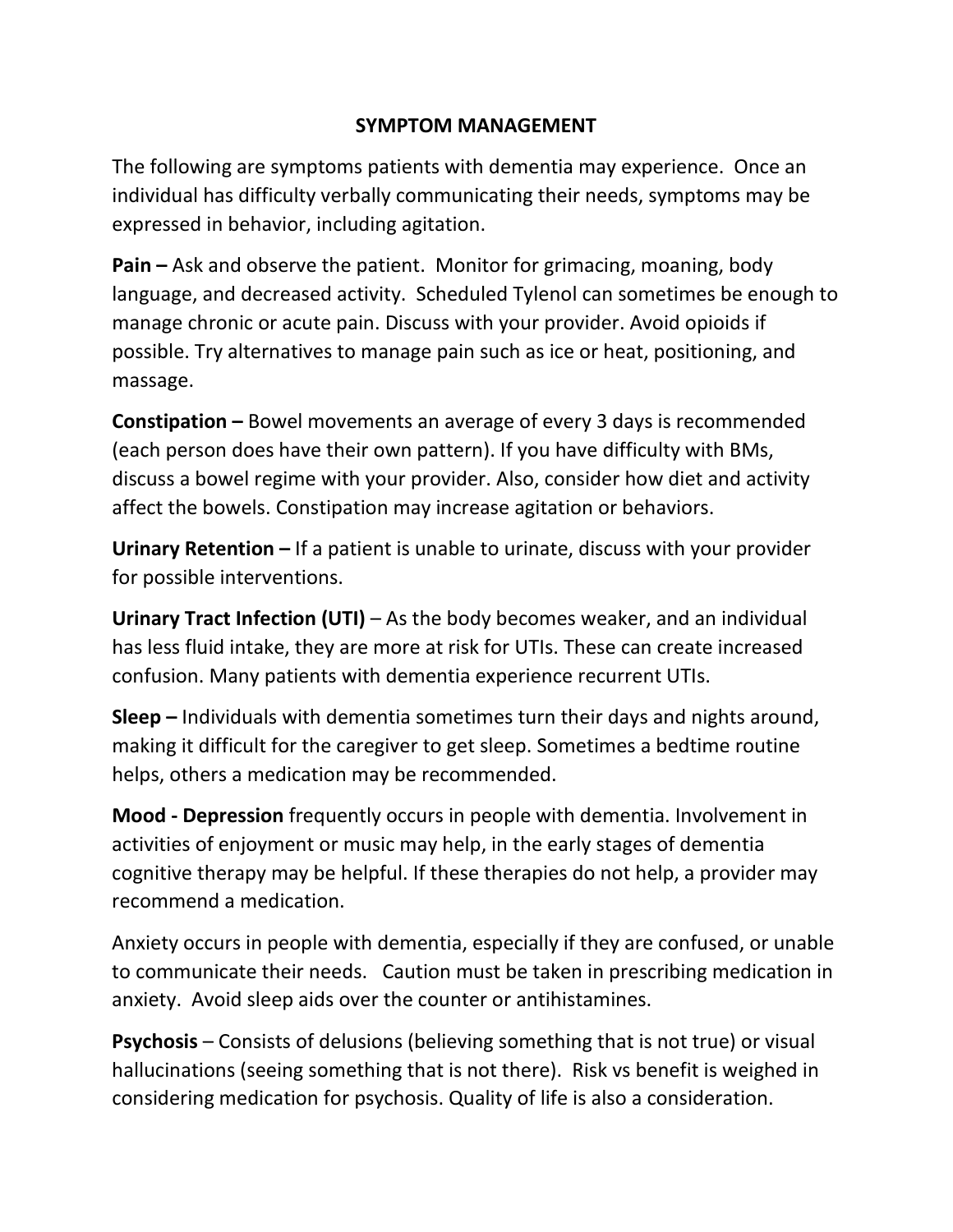**Agitation** - Safety for patients and caregivers is a priority. Be aware that urinary retention, constipation, and pain can impact behaviors; all must be assessed. It may help to give the individual activity to do such as folding towels.

**Delirium** – People with dementia may experience hypoactive or hyperactive delirium with a change in environment, or an acute illness. Many do not return to their previous function after delirium. Attempt to orient the patient with photos, calendars, and comforting objects such as a doll or stuffed animal. Open curtains during the day and close them at night. If the patient is in a new environment, visit frequently.

**Decreased Appetite and Intake** – Desiring less to eat and drink or having difficulty chewing is a natural progression of dementia. Loved ones often worry that the patient is starving, this is not the case. Let the individual guide what/how much they would like to eat and drink. This is a time for pleasure eating.

**Poor Swallow** – As the body becomes weaker, the patient with dementia often has difficulty swallowing, this is expected. If food or fluids go to the lungs, pneumonia often develops. A feeding tube does not negate the risk of aspiration.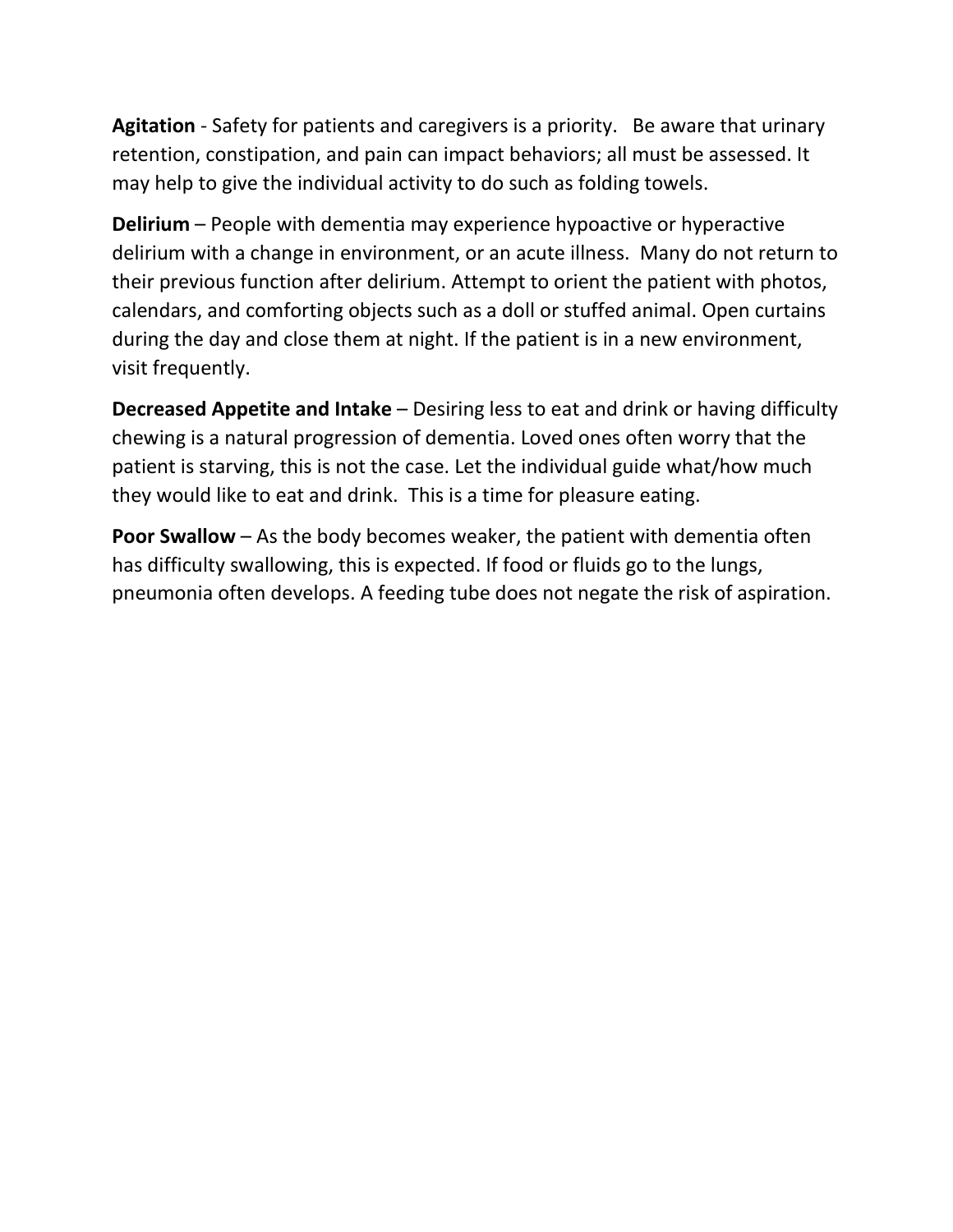### **WHEN TO CALL PALLIATIVE CARE**

#### **DEMENTIA**

Contact your Community Palliative Care Team if you need assistance with the following concerns:

- -recurrent urinary tract infections
- -urinary retention
- -constipation
- -unmanaged pain
- -respiratory infection
- -poor sleep
- -depression or anxiety
- -increasing agitation or behaviors that are difficult to manage
- -you wish to discuss goals of care
- -you wish to avoid rehospitalization
- -you would like to be evaluated for transition to hospice